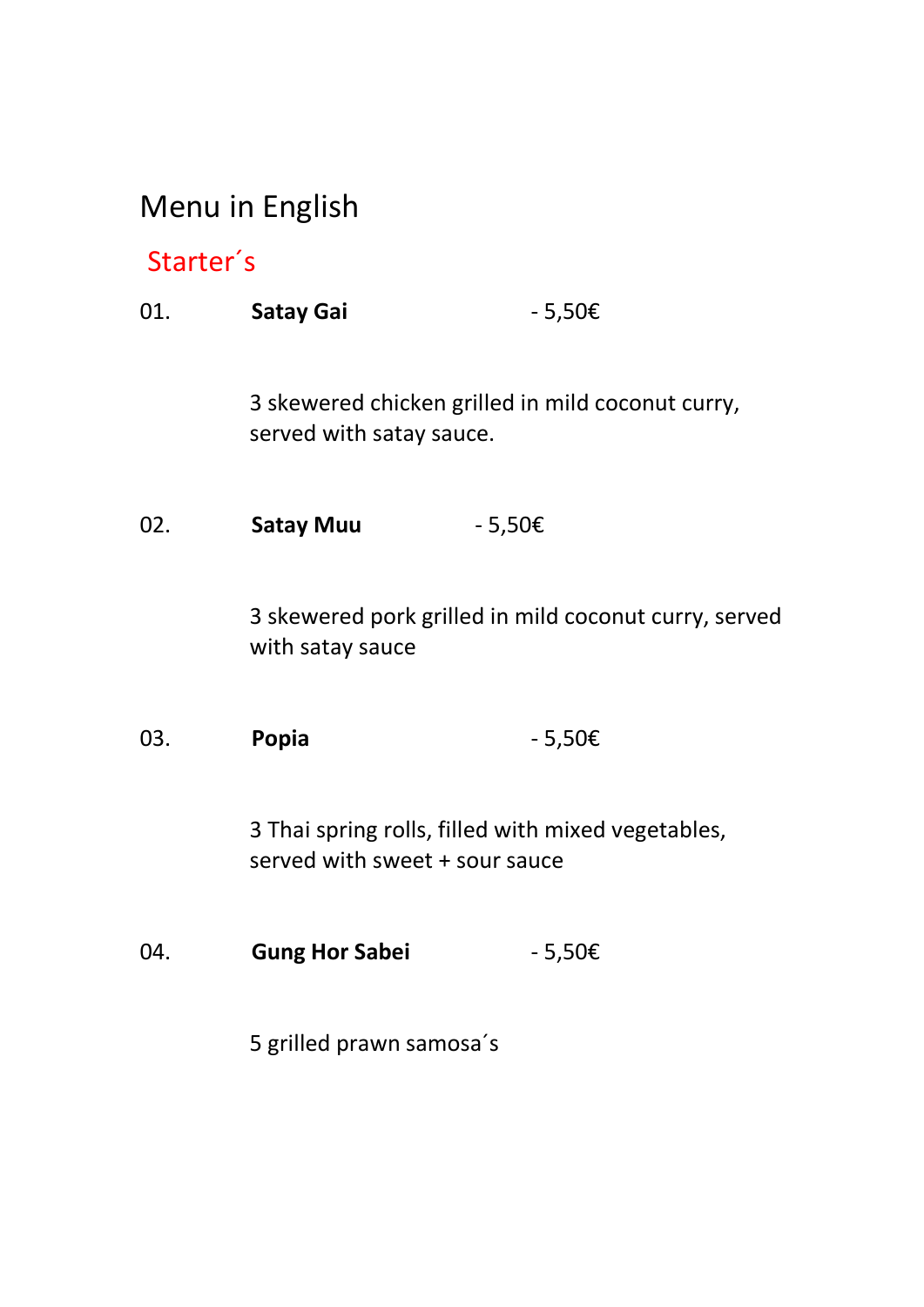| 05. | <b>Tordman Gai</b> | $-5,50€$ |
|-----|--------------------|----------|
|     |                    |          |

Minced chicken meat with lime leaves and Thai herbs, served with sweet and sour sauce.

06. Starter plate "Bangkok" (2 people or more) – 20,00€

Mixed starter Bangkok style

07. Gung Schup Bang Tord - 8,00€

10 grilled shrimps with sweet and sour sauce.

08. Starter plate "Bangkok" for party of four – 25,00€

### Soups

11. **Tom Yam** (Gung)  $-6,00 \in$ Aromatic soup with meat of your choice, mushrooms, tomatoes, galangal, lime leaves, fresh coriander and Thai – herbs (lightly spiced) 12. Tom Kha Gai  $-6,00 \in$ Light coconut milk soup with chicken breast, mushrooms, tomatoes, galangan, lime leaves and fresh cilantro (mild)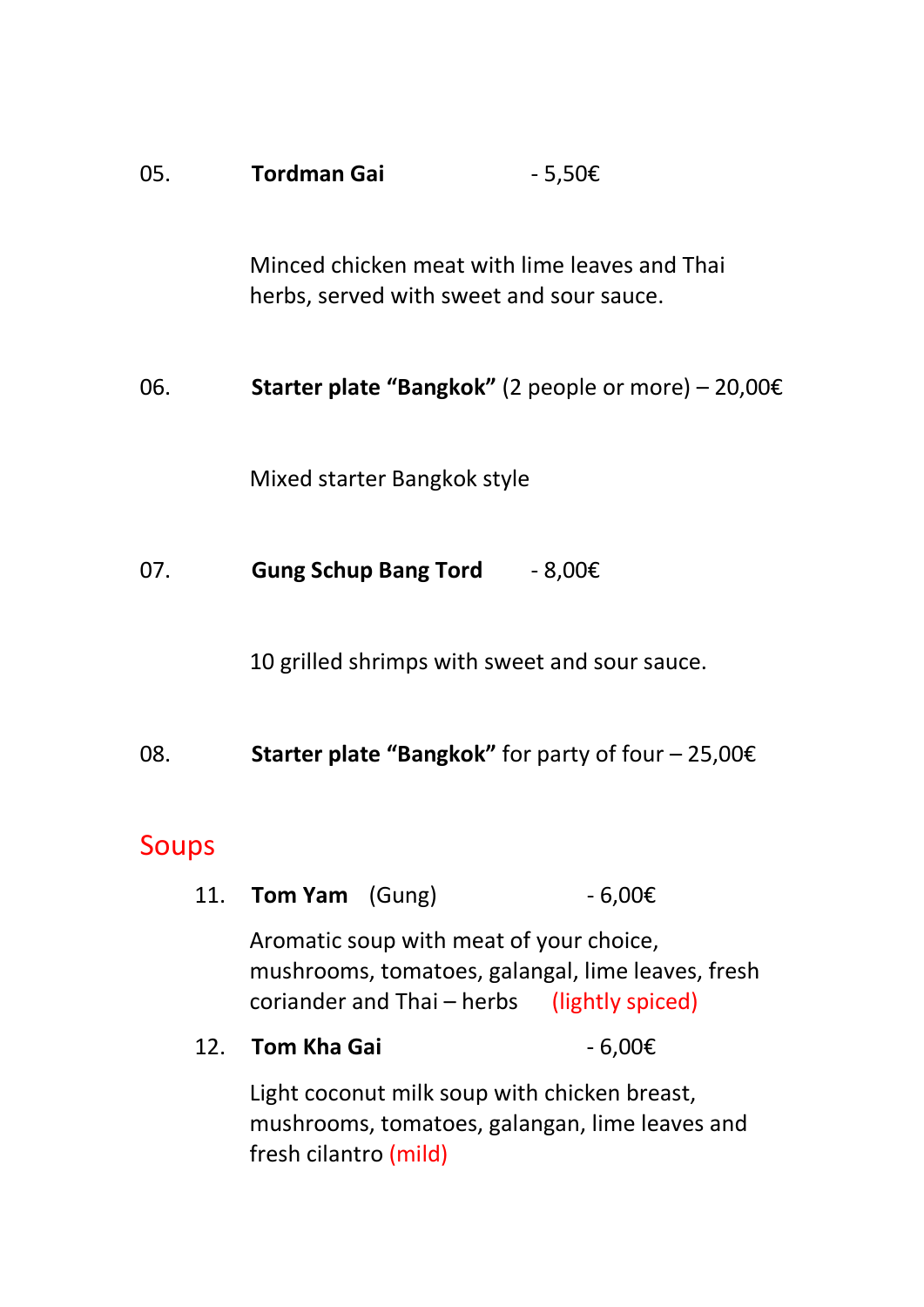13. Gaeng Som (vegetarian)  $-6.00 \epsilon$ 

Piquant sour tamarind soup, with mixed vegetables

(hot)

14. Tom Kha Tauhuu (vegetarian) - 6,00€

Aromatic soup with Tofu, mushrooms, galangal, lime grass, fresh coriander and Thai – herbs (mild)

15. Tom Yam Gung Nam Konn  $-6,00 \in$ Aromatic Shrimp soup with mushrooms, tomatoes, coriander, lemon leaves and Thai – herbs (hot)

### Special dishes (Soups for 2 persons)

The ideal addition to our Thai menu are our soups. We serve them in a typical Thai fire pot.

21. Tom Yam Gung Nam Konn  $-19,50 \in$ 

Aromatic prawn coconut milk soup with mushrooms, tomatos, galangal, lemongrass, coriander and thai herbs (hot)

22. Tom Yam Gung  $-19,50 \in$ 

Aromatic prawn soup with mushrooms, tomatos, galangal, lemongrass, coriander and thai herbs (hot)

23. Tom Kha Gai Mor Fai  $-19.50 \epsilon$ 

Coconut milk soup with chicken, mushrooms, galangal, lemongrass, lemon leaves and fresh coriander (mild)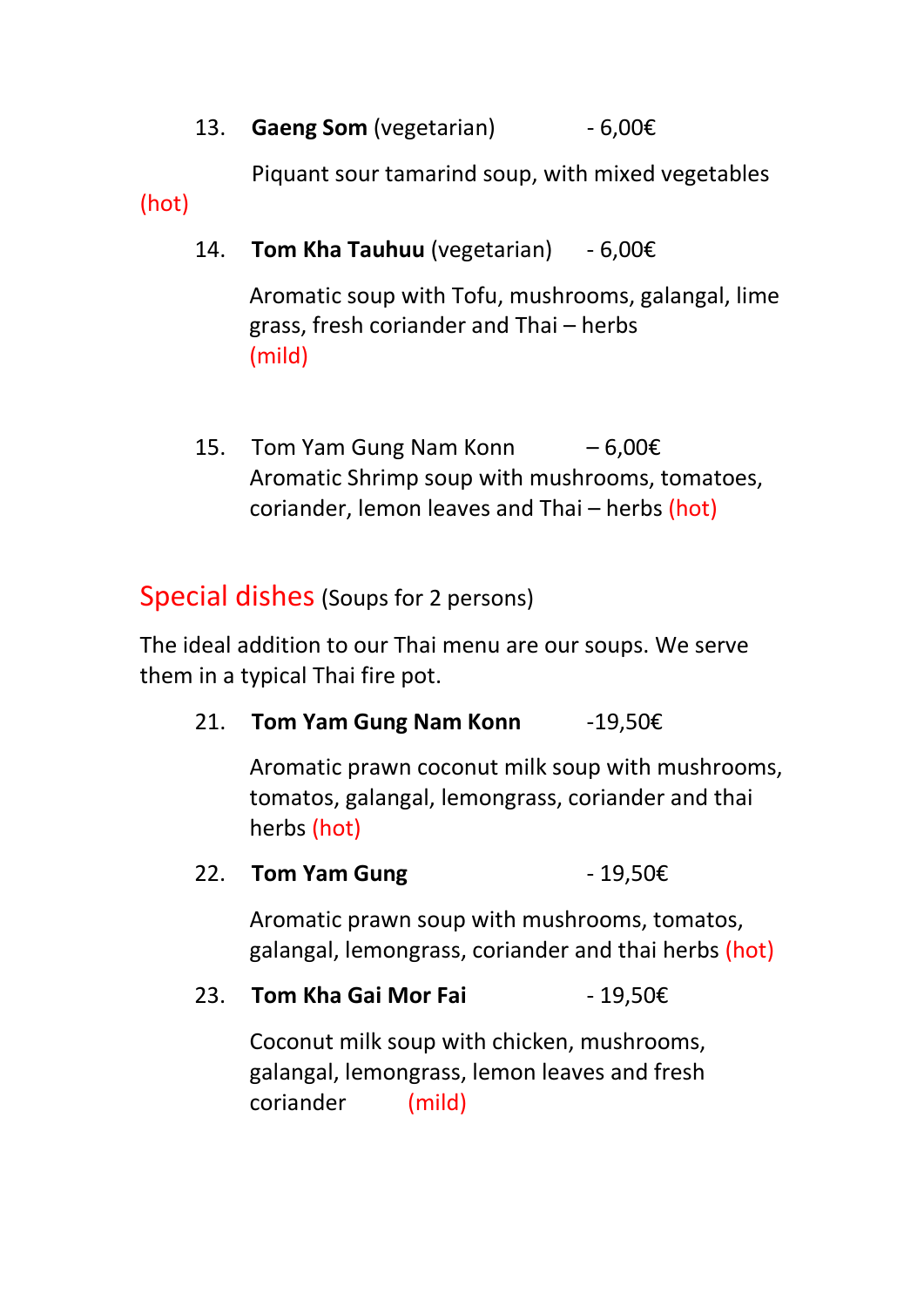## Salads

Our Thai salads are delicate and light sweet + sour. We serve our salads with jasmine rice.

31. Yam Nua  $-14,50 \in$ 

Thinly sliced grilled beef, with red onion, fresh coriander and mint (hot)

34. Laab Gai  $-14,50 \in$ 

Meat of your choice or tofu, minced, with red onion,

Thai – herbs, chilli and roasted rice corns (hot)

35. Yam Wunsen Muu  $-14,50 \in$ 

Glass noodles with minced pork meat, red onions, fresh coriander, celery, tomato`s and chilli (hot)

36. Yam Wunsen Gai **- 14,50€** 

Glass noodles with chicken meat, red onions, fresh coriander, celery, tomato´s and chilli (hot)

37. Laab Tauhuu (vegetarian)  $-14,50 \in$ 

Roasted Tofu with red onion, Thai – herbs, chilli and roasted rice corn´s (hot)

38. Papaya Salat with Shrimp  $-14,50 \in$ 

Fresh Papaya fruit dressed with tomatoes, Chili, Thai-Longbeans and carrots (hot)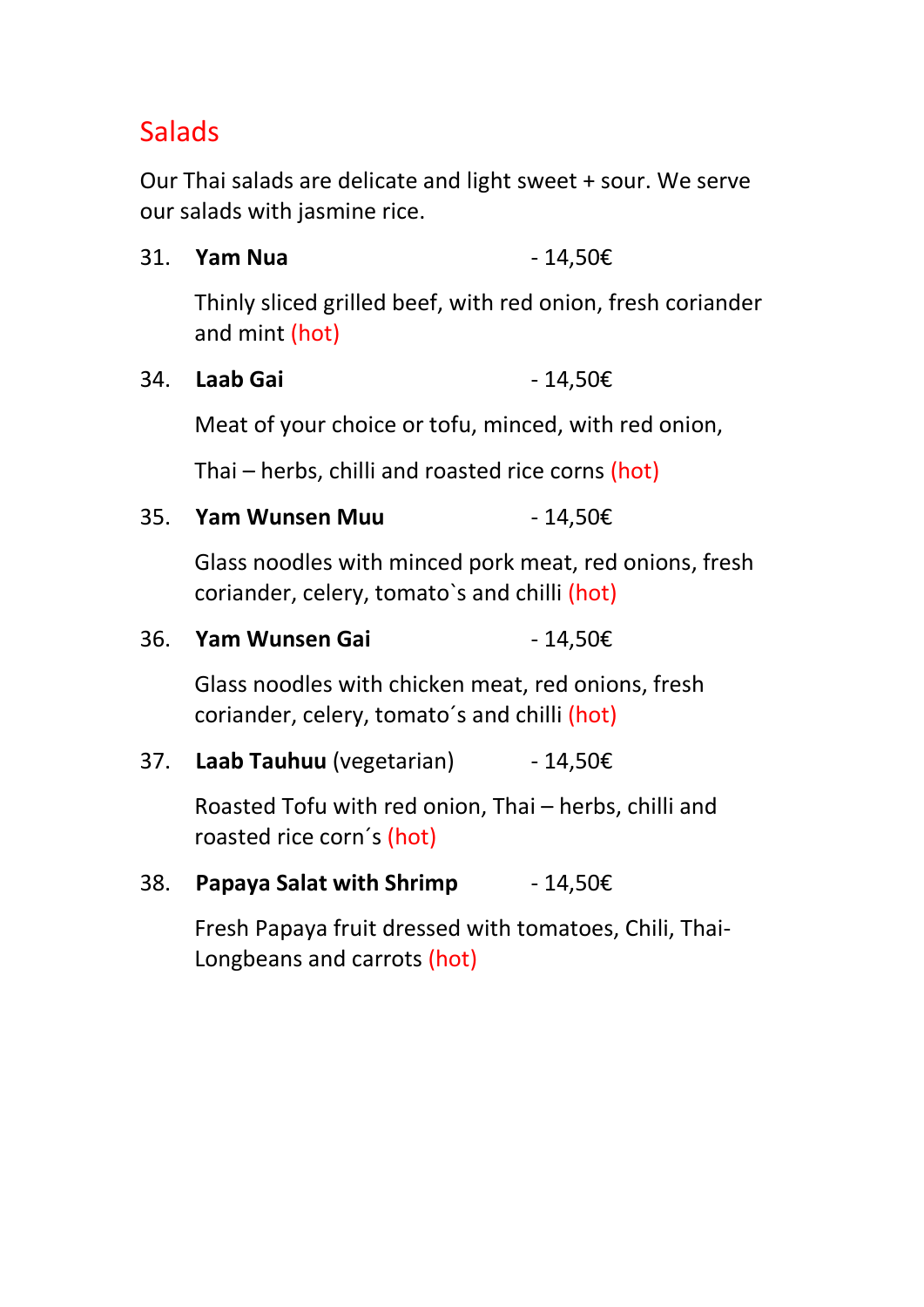## Main course`s

All our main course´s are served with rice. You can choose between Pork, Chicken or Duck and Shrimps(2,50€ increase in price), Beef (1,50€ increase in price) or Tofu.

41. Panaeng  $-16,50 \in$ 

Meat of your choice, in strong red curry and coconut milk (lightly spiced)

42. **Pad Krapraw** - 16,50€

Meat of your choice, grilled in garlic with vegetable, chilli and basil (hot)

### 43. **Pad King**  $-16,50€$

Meat of your choice with ginger, mushroom, peppers, leek, carrots and onion (light spiced)

44. Pad Pag Ruam  $-16.50 \epsilon$ 

Meat of your choice with grilled vegetables in oyster sauce

(mild)

45. Pad Prieu Wan  $-16,50 \in$ 

Meat of your choice with grilled vegetables with pineapple in a sweet + sour sauce (mild)

46. Gaeng Khieu Wan  $-16.50€$ 

Meat of your choice or Tofu with green Curry, sweet basil, vegetables, galangal and young bamboo in coconut milk (medium hot)

 $47.$  Geang Masman  $-16.50€$ 

Meat of your choice or Tofu in coconut milk and a special Masaman – Curry mix with onion, peanuts,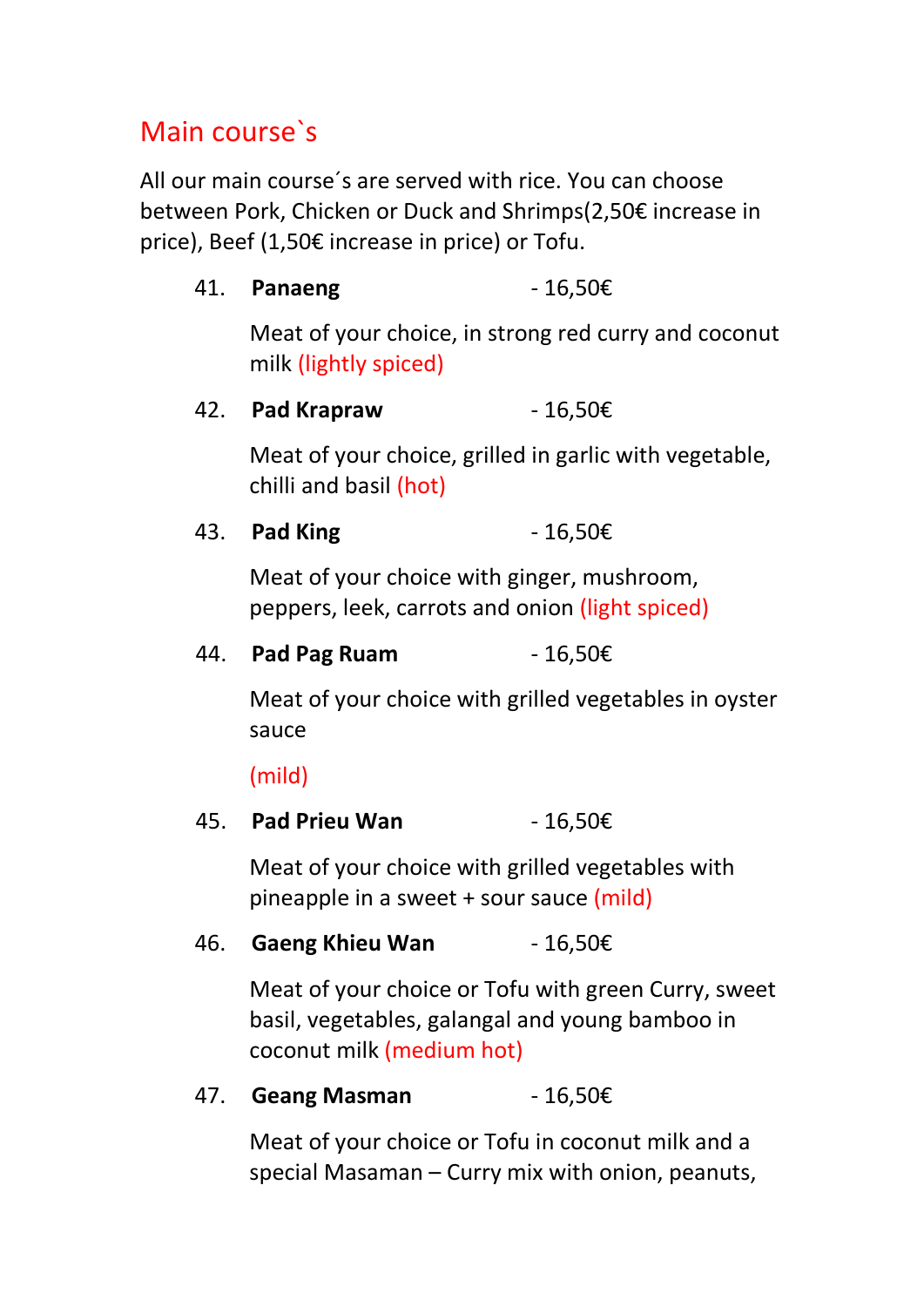potatoes and carrots (lightly spiced)

48. Geang Ped  $-16,50€$ 

Meat of your choice with young bamboo strips, pineapple and tomato´s in a red curry sauce with coconut milk (lightly spiced)

49. Kai Pad Med Mamuang  $-16,50 \in$ 

In sesame seed oil grilled chicken meat with garlic, peppers, onion, cashewnuts and leek (mild)

50. Muu Pad Ped  $-16,50 \in$ 

Grilled pork meat with a red curry sauce, a little coconut milk, peppers, young green beans and lemon leaves (hot)

### Vegetarian Menu

All vegetarian menu will be deserved with rice.

53. Tom Kha Tauhuu  $-13,50 \in$ 

Delicate soup with Tofu, mushrooms, galangal, lemon grass, coriander and Thai – herbs (lightly spiced)

54. Pad Ped Tauhuu  $-16.50 \epsilon$ 

Thai red curry with grilled Tofu, young bamboo strips, chillies, beans and leek (hot)

 $55.$  Pad Tauhuu  $-16.50€$ 

Grilled Tofu with bean sprouts, onions and leek (mild)